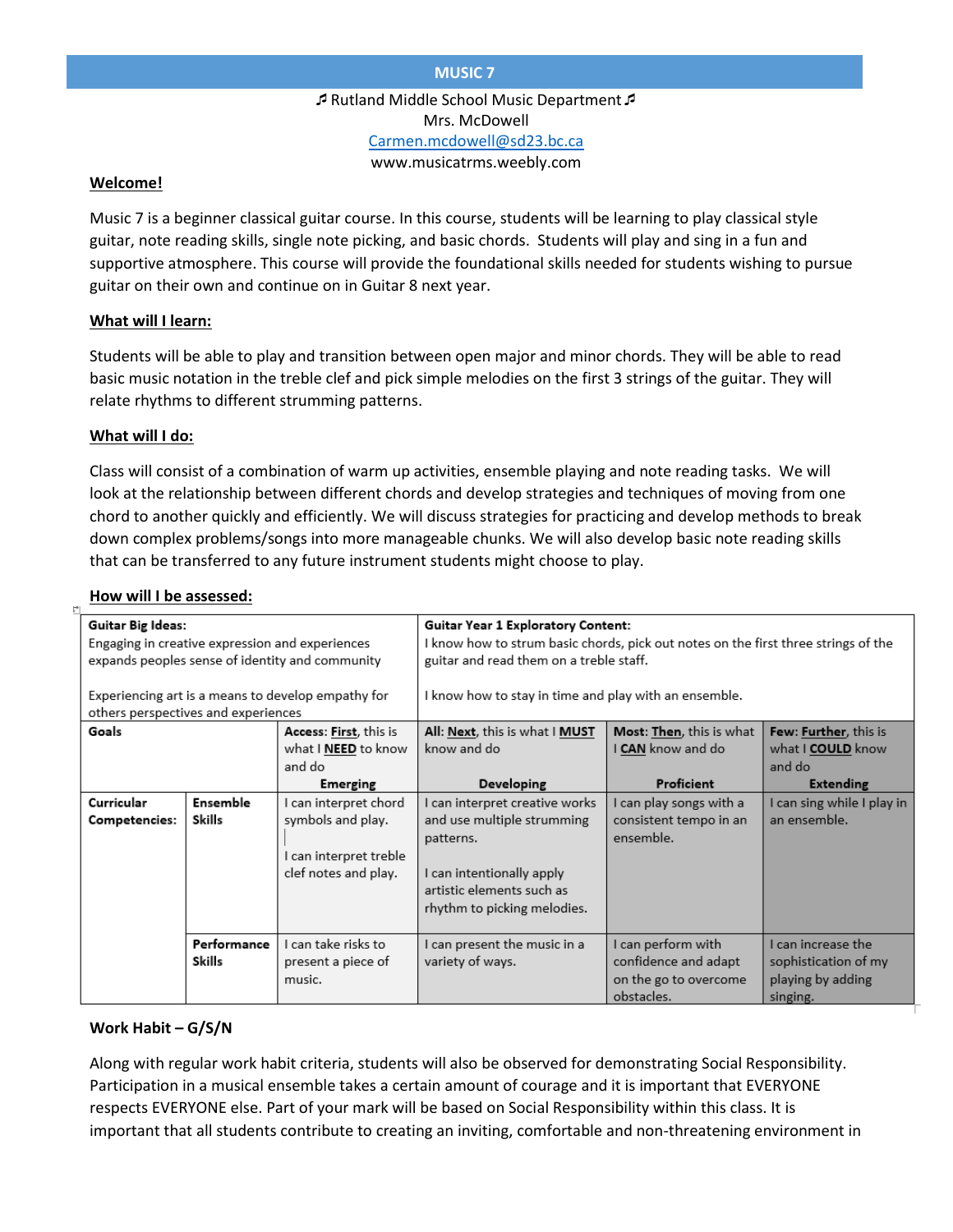# MUSIC 7

### Rutland Middle School Music Department

the classroom. Risk taking is part of performance and all students have the right to take risks without fear of ridicule or judgement. Ridicule and judgment will not be tolerated within the classroom and will result in immediate removal from class.

*\*As music is a progressive skill, if students continue to practice and improve upon skills and wish to retest their midterm before the term is finished, they are welcome to book a time with Mrs. McDowell to come in at lunch or afterschool to do this.* 

*\*\*As music is a performing art, one of the skills we will be working on is techniques to overcome performance anxiety. Final Performances must be done in front of the class. Part of music is learning how to be a supportive and respectful audience member. If a student feels they were too nervous and it impacted their performance they are welcome to retest in their group at lunch or after school (By appointment) after they have made a solid attempt in front of the class.* 

# **What do I need:**

You will need to bring a pencil to every class. The school will provide a guitar for classroom use and Wentworth Music has graciously supplied music folders for students.

# **What is expected of me:**

It is expected that students show Respect while in the music room. Respect to other students, Respect to the teacher, and Respect to the instruments and other equipment in the room.

Students will see success in this course if they:

- Attend regularly and come to class on time with their supplies
- Have an open mind, a positive attitude, and a spirit of cooperation
- Participate fully in all class warm-ups and activities
- Behave in an appropriate and respectful manner
- Take proper care of their assigned guitar.

*The use of our school district's guitars is a privilege. Abuse and inappropriate behavior with the guitar may result in the student losing the use of the instrument and doing written music theory assignments instead. It could also incur a repair or replacement cost (up to \$190) if deemed applicable. I would like confirmation that you and your child have read this course outline and understand these consequences.* 

# **Covid Safety Protocols:**

We will be following the recommendations put forth in the document: Guidance for Music Classes in British Columbia [\(https://drive.google.com/file/d/1KG2rE1rU-NENxbQsuYN20xnM9TBlNn3Z/view\)](https://drive.google.com/file/d/1KG2rE1rU-NENxbQsuYN20xnM9TBlNn3Z/view). Specifically, students will be asked to practice proper hand hygiene before and after each instrument use and as we will be singing, students and staff will be asked to wear a mask in class.

*PLEASE NOTE: Cell Phones, iPods and headphones will not be used in this class therefore students should not have them on their body at any time during music class. These items belong in a backpack or locker. As per school policy, parents needing to reach their children during class time may do so through the school office.*